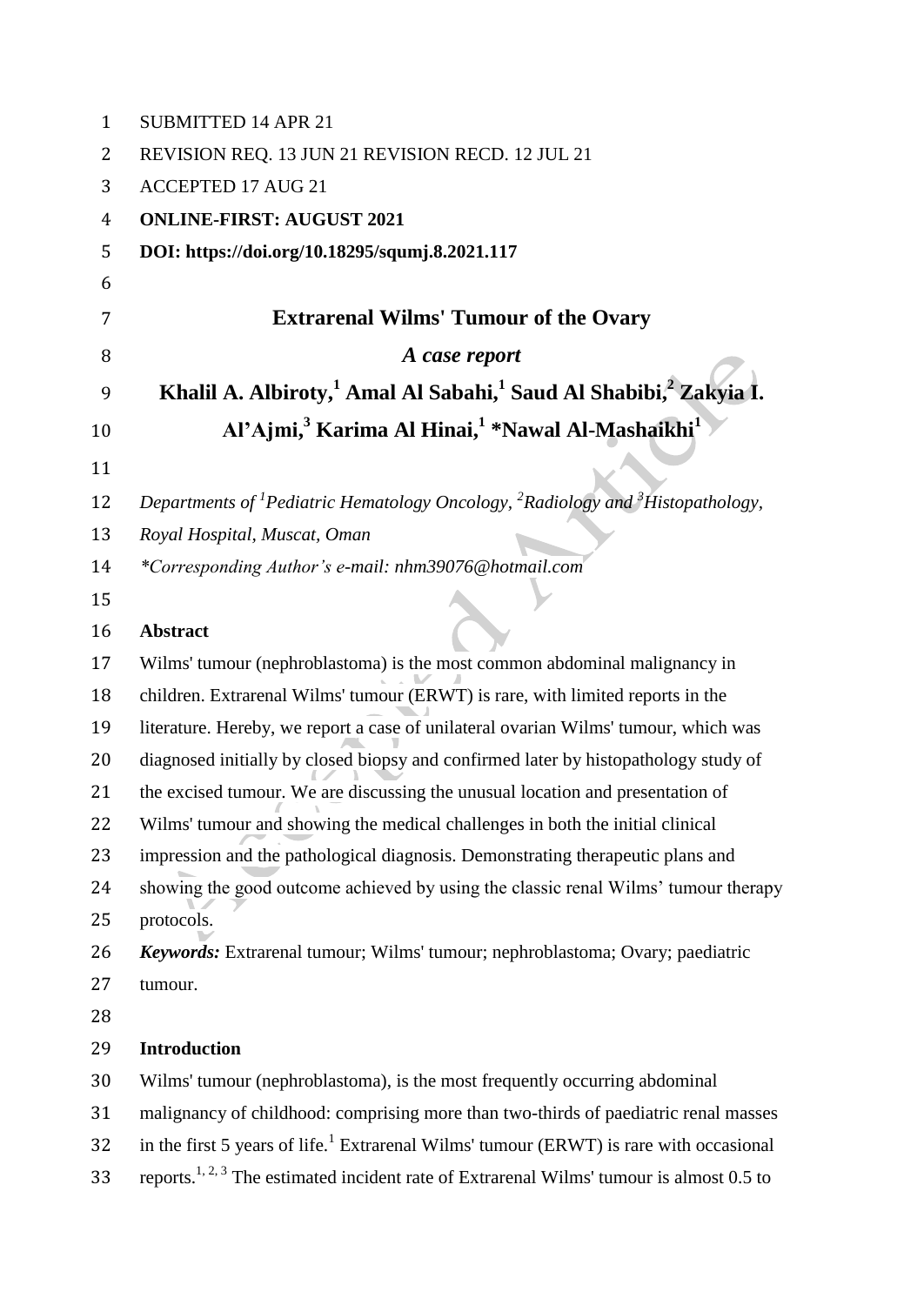$1\%$  of all cases of Wilms' tumour. <sup>2,3,4</sup> Common reported location of Wilms' tumour

outside the kidney included: retroperitoneum, inguinal canal, scrotum, and vagina. <sup>4</sup> 

Misdiagnosis for other common retroperitoneal masses of that region is not

uncommon $^{-1}$ 

### **Case Report**

 A two-year-old girl was admitted for evaluation of abdominal mass with a history of two months of poor appetite, night sweat, fever, and undocumented weight loss . The initial abdominal and chest CT revealed a large well-defined heterogeneous soft tissue mass occupying most of the abdominal cavity. The mass measured 13.5x10.5 cm with few specks of calcification. It encased most of intra-abdominal vessels, including the upper abdominal aorta and renal arteries; the anterior wall of the inferior vena cava is not well demarcated, likely obstructed by the mass. The Kidneys were displaced posteriorly with moderate obstructive hydronephrosis with reduced enhancement. The bowel loops were displaced laterally. There was moderate right pleural effusion and small effusion on the left without pulmonary metastasis or nodules (Fig.1).

 The child was admitted to Pediatric Intensive Care Unit (PICU) with severe respiratory distress and highly suspected bacterial ascites. The child was treated with broad-spectrum antimicrobials. Ultrasound-guided emergent stents were inserted bilaterally in the lower pole of each kidney and core biopsy was taken from the periphery of the mass. Basic Laboratory screening tests showed hypercalcemia (serum calcium 3.8 mmol/L); so intravenous furosemide and maximum hydration therapy were delivered.

 Tissue Histopathology showed a malignant blue round cell tumour with the positive immunohistochemical stains to WT1 and CD99, focally positive for AE1/AE3. The tumour cells were negative for LCA, CD3, CD20, TDT, BCL-2, NB84,

 Synaptophysin, Chromogranin, NSE, MYOD1, and desmin. Slides were sent abroad for a more expert opinion (Fig 2).

Based on radiological findings and histopathology reports, our initial clinical

impression was a peripheral neuroectodermal tumour (PNET) or desmoplastic small

round cell tumour (DSRCT) with less likely Wilms' tumour. As the child's condition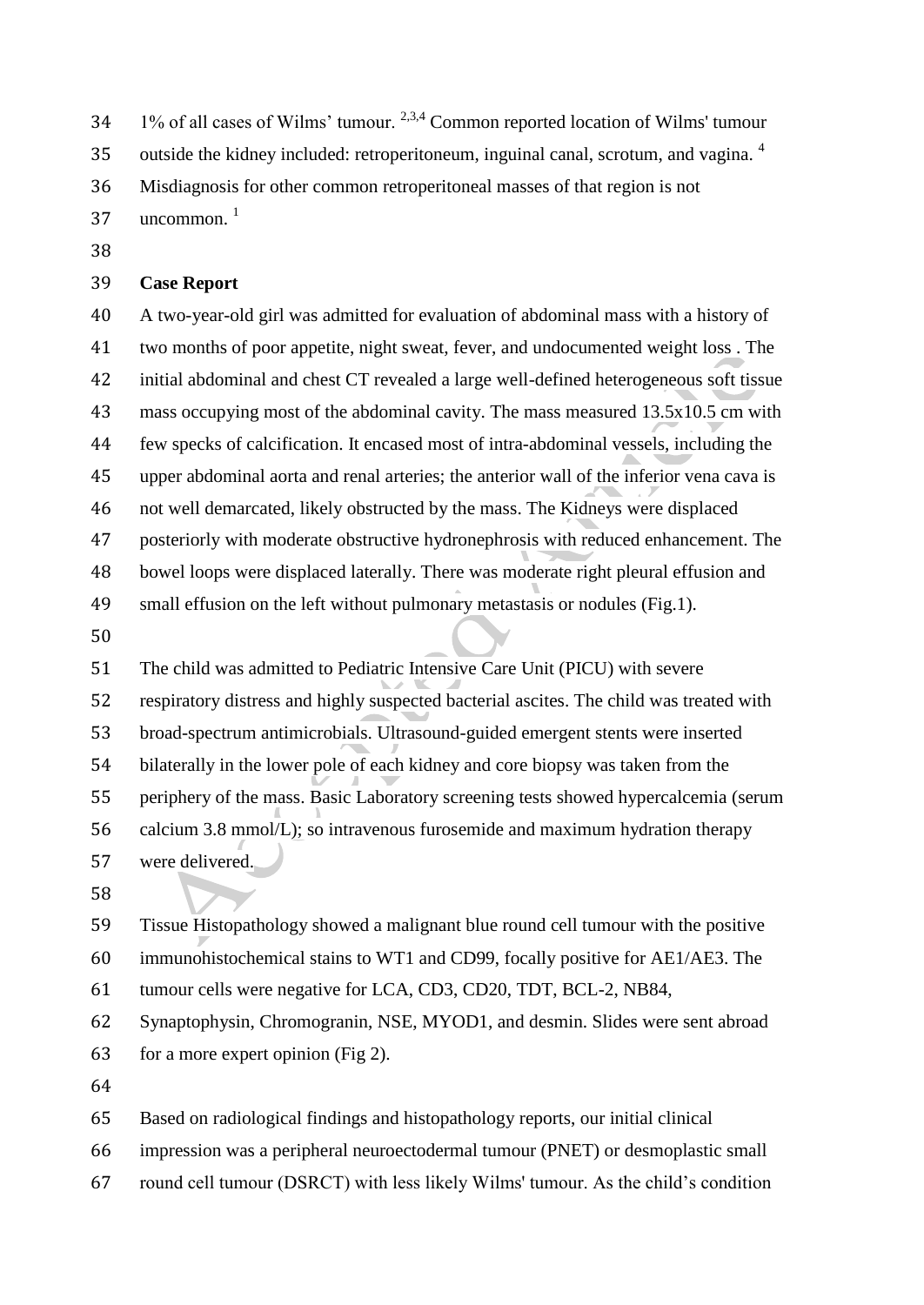- was critical, without any delay in waiting for histopathology expert opinion, the first cycle of chemotherapy based on Ewing /PNET (VDC/IE)- COG AEWS 1031
- protocol-regimen A was started.
- 

 After one cycle of chemotherapy, the final expert histopathology report came as poorly differentiated malignant neoplasm consists mainly of the rounded cells with limited amounts of amphophilic cytoplasm and irregular vesicular nuclei. The neoplastic cells show diffuse nuclear positivity for WT-1 as well as multifocal striking positivity CD-99. The appearance would fit well with Wilms' tumour, blastemal – predominant.

 In light of the final histopathology report, the medical decision was to change the treatment protocol to High-Risk Wilms' tumour AREN0321-UFH. Basically, the child received 13 cycles of chemotherapy as per the protocol. The treatment was interrupted for some time due to prolonged neutropenia for a total of one month but at different time points.

 Post week 13 of chemotherapy, abdomen, and chest CT assessment showed interval resolution of pleural effusion. There was a regression of lower abdominal mass, measuring 5x4.5x3.4cm with specks of calcification. The abdomen mass was anterior to iliac vessels, and the bowel displaced away from the tumour, with no vascular or bowel encasement. The small extension around the left renal hilum also regressed in size. This lesion abuts the renal vessels but no encasement or invasion. The kidneys were normal with no focal lesions, with mild residual dilation of collecting systems as before (Fig 3). After this scan, she underwent debulking surgery. Findings during surgery, the tumour originates from the left ovary as a continuation of the left fallopian tube adherent but looks like a minimal invasion to the sigmoid colon and the dome of the bladder wall. Also, the right ovary looks pathological. The left ovary was excised with salpingectomy and appendectomy and biopsies from the right ovary and the tissue around the tumour was taken. Abdomen CT assessment post-surgery showed interval resection of the lower abdominal mass and no apparent tumour residual.

Tumour and tissue biopsies' histopathology of left ovary and fallopian tube revealed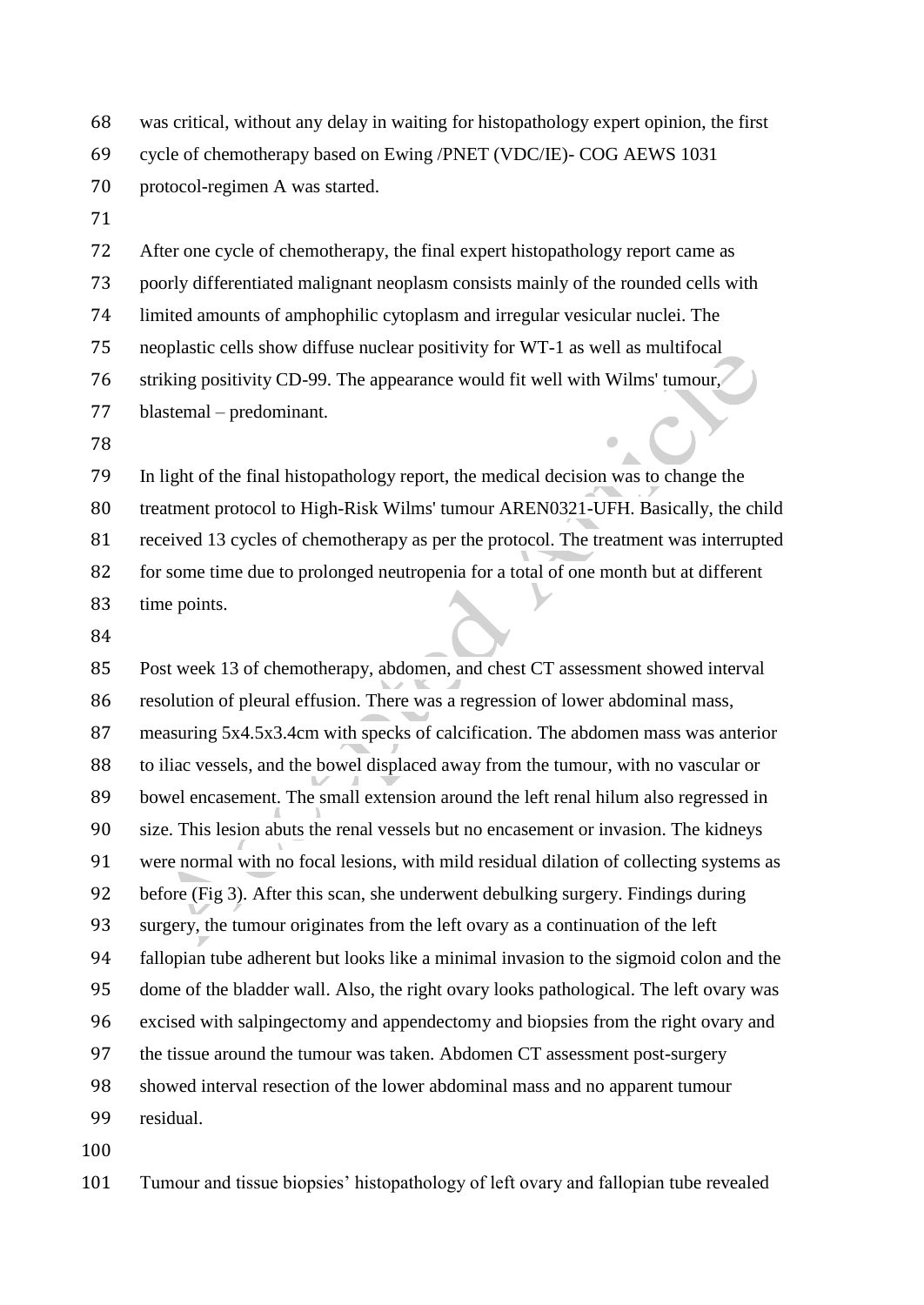| 102 | residual of small round blue cell tumour constituting around 7% of the examined                   |
|-----|---------------------------------------------------------------------------------------------------|
| 103 | sample, in a background of chemotherapy-related changes. These residual tumour                    |
| 104 | cells were positive for WT1, CD99, and focally for EMA. The immunophenotypical                    |
| 105 | features were consistent with extrarenal (ovarian) Wilms' tumour, mixed type (pre-                |
| 106 | treated, intermediate risk). There was no evidence of anaplasia in the residual tumour.           |
| 107 | The percentage of necrosis was 93% of the whole examined tissue. Few defects were                 |
| 108 | seen in the ovarian capsule; these show chemotherapy-related changes but no viable                |
| 109 | residual tumour. All resection margins were free of viable tumour. There was no                   |
| 110 | evidence of vascular invasion. No teratomatous elements were present. The right                   |
| 111 | ovary had chemotherapy-related changes and negative for tumour.                                   |
| 112 |                                                                                                   |
| 113 | Eventually, the child completed the chemotherapy plan and received whole abdomen                  |
| 114 | radiotherapy (12 Gy in 8 fractions) as per the protocol. The end of the treatment                 |
| 115 | assessment showed a normal chest appearance with no evidence of tumour residual or                |
| 116 | disease recurrence.                                                                               |
| 117 |                                                                                                   |
| 118 | Currently, the child is on regular follow- up for tumour surveillance on her second-              |
| 119 | year post-therapy follow-up, doing well without any concern.                                      |
| 120 |                                                                                                   |
| 121 | The patient's parent informed consent for publication of this report was obtained.                |
| 122 |                                                                                                   |
| 123 | <b>Discussion</b>                                                                                 |
| 124 | Extrarenal Wilms' tumour (ERWT) (nephroblastoma) is defined when the tumour                       |
| 125 | meets two criteria: histologically confirmed nephroblastoma and extrarenal location.              |
| 126 | ERWT is rare in adults and children, with scarcely reported cases. <sup>5</sup>                   |
| 127 |                                                                                                   |
| 128 | ERWT develops in the retroperitoneum in males, and in the inguinal area in females.               |
| 129 | In reference to the literature, there is no specific manifestation of extra-renal Wilms'          |
| 130 | tumor. <sup>5</sup> In a discussion of 34 cases of extra-renal Wilm's tumor, Coopes et al. (1991) |
| 131 | highlight that stage I contributed to 30%, II to 10%, III to 57%, and IV to 3% of all             |
| 132 | cases. <sup>6</sup> In our case, the tumour was located in the unilateral ovary, which is not a   |
| 133 | commonly observed location for ERWT. Besides, it presented in the advanced stage                  |
| 134 | with the presentation of the ascites and pleural effusion. There are so far 11 reported           |
| 135 | cases with unilateral ovarian extrarenal Wilms tumour. <sup>7</sup>                               |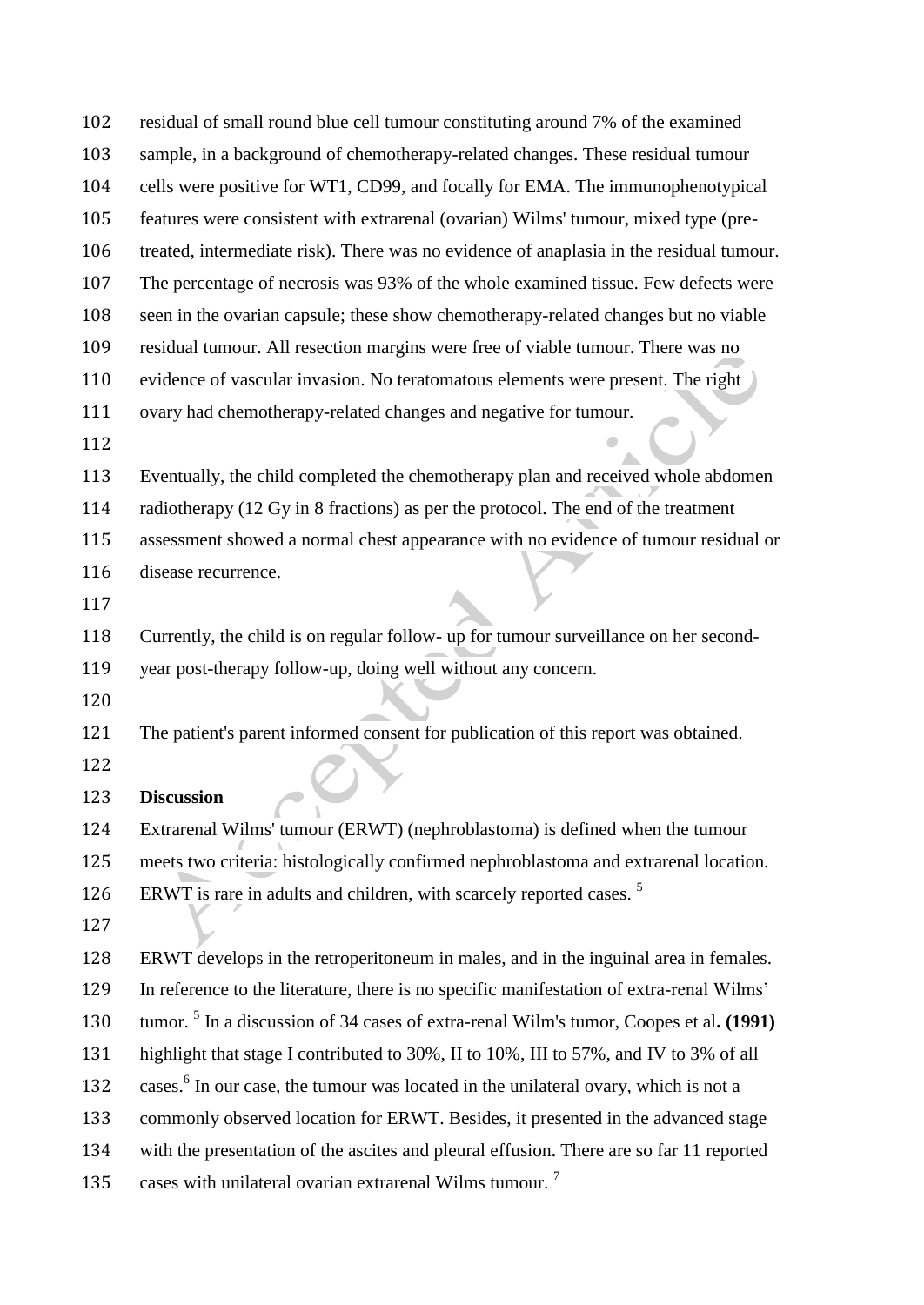| 137 | In Turashvili et. al, (2020) review of the reported cases of primary ovarian Wilms                   |
|-----|------------------------------------------------------------------------------------------------------|
| 138 | tumour showed that the mean age was 22 (range 1-56). Moreover, the most frequent                     |
| 139 | clinical symptom at presentation was abdominal pain (n=8 patients). The median                       |
| 140 | tumour size was 13 cm (range 2.5-18), and all tumours were unilateral. Only four out                 |
| 141 | of eleven reported cases of ovarian Wilms' tumour were treated with chemotherapy.                    |
| 142 | No recurrences have been reported in any of the eleven patients. <sup>7</sup> Our reported case      |
| 143 | fall within the reported age range (2-years old) and tumour size range (13.5 cm). Our                |
| 144 | reported case presented with abdominal pain and unilateral ovarian mass. She was                     |
| 145 | treated with high-risk Wilms' tumour chemotherapy protocol and is currently on her                   |
| 146 | second year of follow- up.                                                                           |
| 147 |                                                                                                      |
| 148 | The exact embryonic origin of extrarenal Wilms' tumor is uncertain. <sup>1, 4</sup> It is            |
| 149 | conflicting with reasonable hypothesis including origin from ectopic metanephric                     |
| 150 | blastema or from primitive mesodermal tissue. <sup>1</sup> The popular theory was based on the       |
| 151 | Connheim's cell rest theory, which explained that persistent embryonal cells are                     |
| 152 | likely to undergo malignant transformation at any point in time. <sup>4</sup>                        |
| 153 |                                                                                                      |
| 154 | It is well known that extrarenal Wilms tumour does not show characteristic                           |
| 155 | radiological features. <sup>5</sup> This was the case in our patient; hereby we would like to stress |
| 156 | not to rely solely on radiological reports when deciding the treatment plan for obscure              |
| 157 | abdominal mass in children. The histopathology diagnosis is encouraged at least with                 |
| 158 | ultrasound-guided biopsy. Accurate diagnosis and then appropriate therapy are based                  |
| 159 | on histology report after tumour removal. It is important to emphasize the significance              |
| 160 | of having a second opinion with other experts if there is any doubt in the                           |
|     |                                                                                                      |

histopathological findings, so the most effective and appropriate therapy can be

applied. The Therapy should not be initiated without proper histopathology report,

with exceptions when there are clinical emergencies. In our case, we used the most

related therapy based on the provisional report until the final and accurate

histopathology report was received.

According to Shojaeian et al. (2016), out of 87 reported childhood ERWT cases,

favorable histology was observed in most cases. This made the prognosis better in

169 ERWT compered to the classic Wilms' tumour with the same stage and histology.<sup>2</sup> In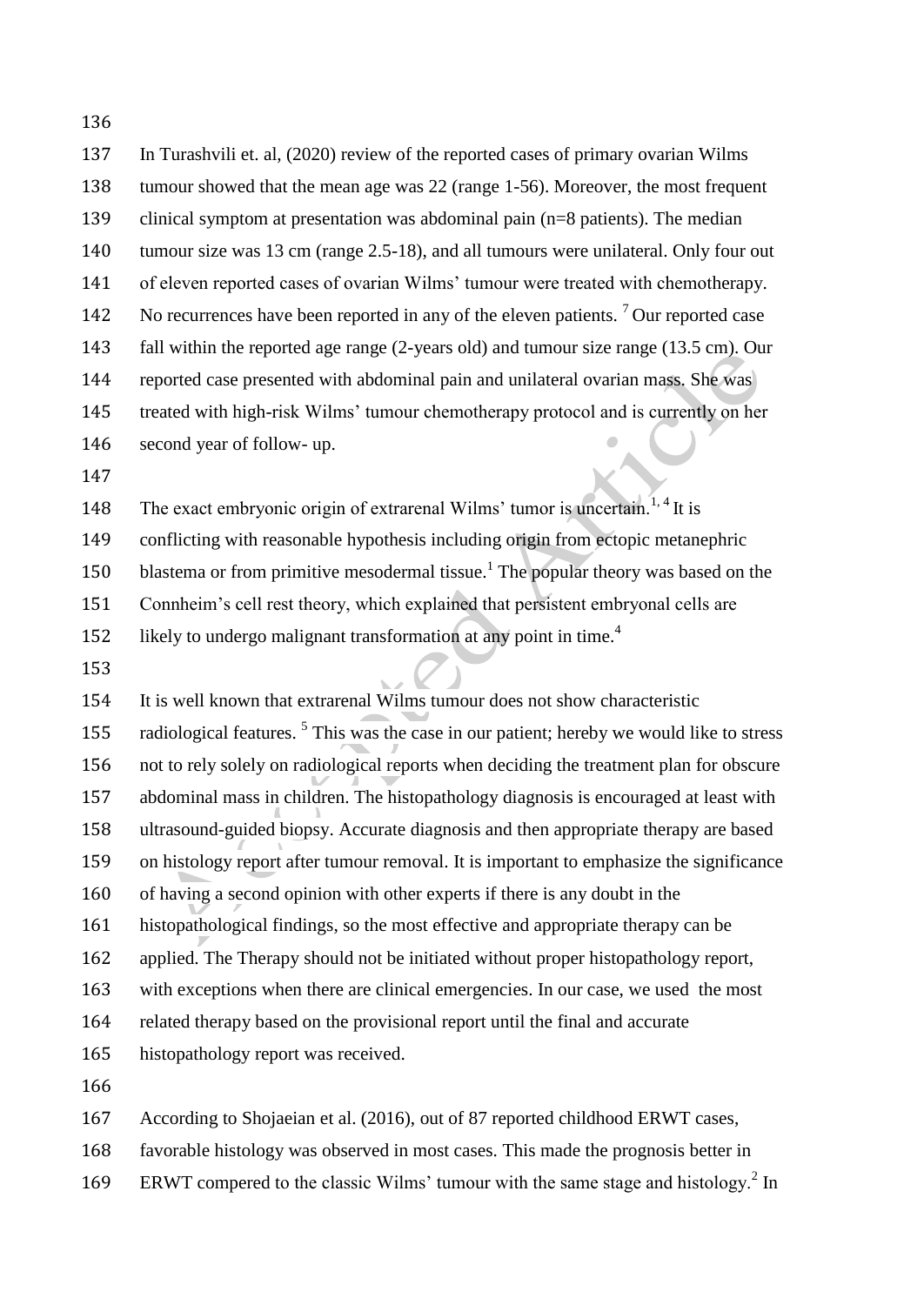our case, the predominant component was the blastemal type, which has a poor

- prognosis and puts the patient at high-risk protocol.
- 

 Molecular studies were not done due to cost limitations and the unavailability of specialized laboratories providing such services. The Immunohistochemical studies helped us to reach for the diagnosis. ETV4 was negative in this case making CIC- related sarcoma unlikely. PHOX2b, which is very specific for neuroblastoma, was negative in our case. Importantly, our case was negative for desmin and EMA, and that eliminates the likelihood of desmoplastic tumour. CD99 is a very non-specific marker with lots of antigen cross-reactivity, and in Ewing sarcoma we expect it to be strong and diffuse unlike the weak patchy positivity in this case. Hence, the absence of other markers and positive findings for WT1 confirms the diagnosis of Wilms' tumour.

 Moving to the treatment plan; it depends on the renal Wilms' tumour protocol by 185 using chemotherapy and radical surgery plus radiotherapy if indicated.  $2,5,6$  The therapeutic steps following the surgical excision depends on both the tumour stage 187 and the histological finding.  $2 \text{ In this presented case, total excision of the ovary}$  invaded by the tumour, full inspection to any suspected tissue and removal of any enlarged lymph nodes were performed. This step was being conditioned by the Children Oncology Group (COG) chemotherapy plan, followed by adjuvant chemotherapy and focal radiotherapy to the abdomen. The lastly mentioned treatment approach was adopted duo to the previous history of ascites, the closed biopsy at the diagnosis phase, and the blastemal type of histological component.

 The chemotherapy- radiotherapy modality of treatment may cause injury to the hypothalamic-pituitary (HPT) gonadal axis and impair gonadal function especially if 197 used for abdominal radiation<sup>8</sup>. However, the radiation risk is dependent on treatment volume, total dose, fractionation schedule, and age at treatment. It was found that higher than 18 Gy radiation does result in effects ranging from altered pubertal timing 200 to complete ovarian failure . Our case required as per COG protocol, 12 Gy focal abdominal radiations. Permanent ovarian failure occurs mainly in childhood cancer 202 patients who are treated with radiation doses  $> 20$  Gy. What was found to be useful is an ovarian transposition to a region that is lateral or medial to the planned radiation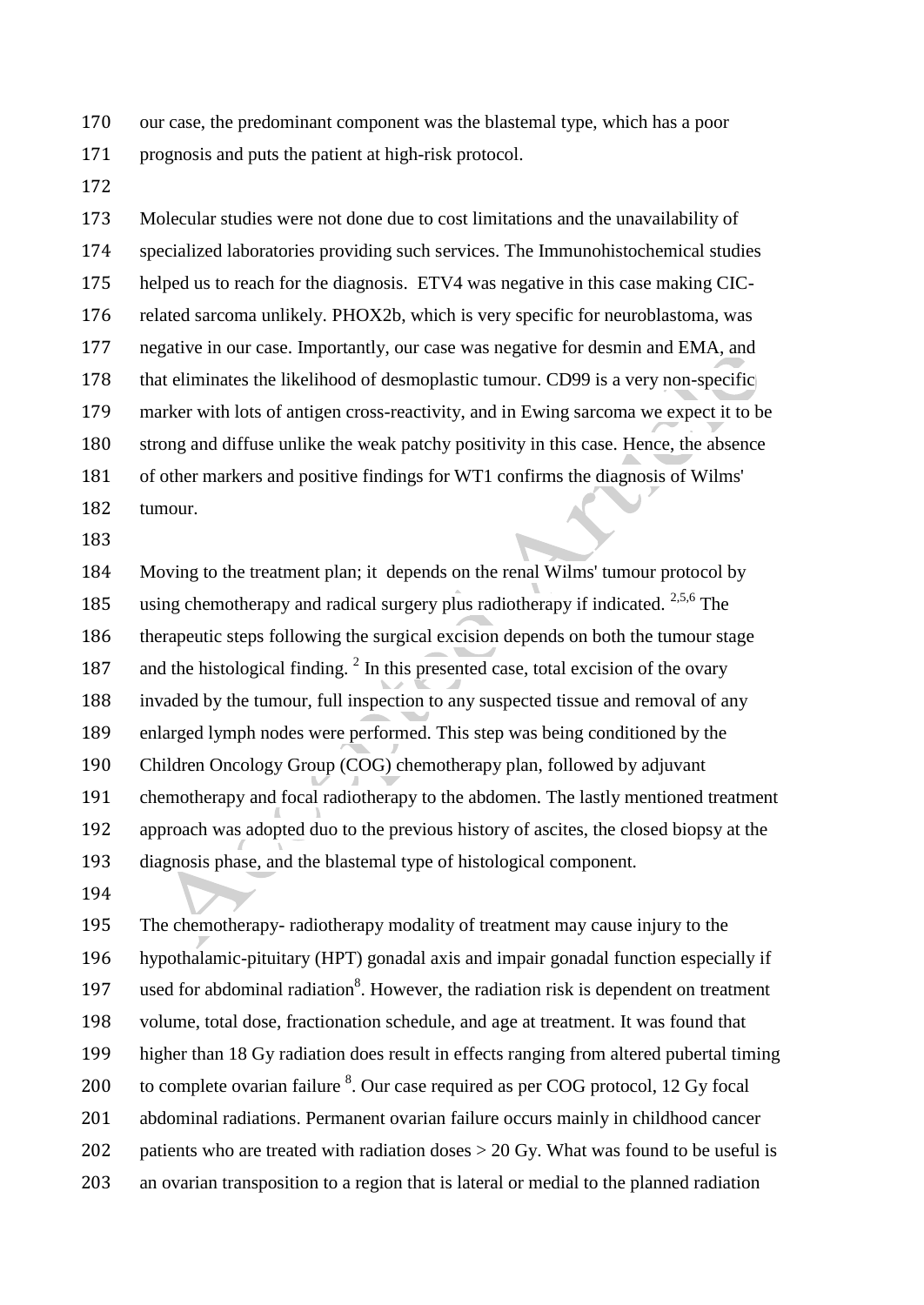- volume as this may preserve ovarian function in young girls. <sup>8</sup>
- 

For therapy outcome, the two-year event-free survival of the reported ERWT cases

 was almost 85% and the mortality rate was 5%, which are approximately similar to 208 renal Wilms' tumour outcome. About our patient, she has completed her first year of

- regular follow-up with a good outcome and no active issue or any consequences to be reported so far.
- 

### **Conclusion**

Though extrarenal Wilms' tumour can be difficult to diagnose preoperatively, it

should be considered in the differential diagnosis list approaching any asymptomatic

- abdominal mass. Furthermore, as there is neither typical clinical presentation nor
- specific radiological findings, the diagnosis is based on a pathology report from the
- excised tumour.. The recommended therapy plan for ERWT is similar to that of renal
- Wilms ' tumour therapy plan..
- 

# **Authors' Contribution**

 KAA, AS and NM drafted the manuscript. SS provided the radiological images and handled the radiological part of the manuscript. ZIA provided the histopathology images and handled the histopathological part in the manuscript. KH reviewed the manuscript and provided critical feedback. NM revised and edited the manuscript. All

- authors approved the final version of the manuscript.
- 

# **References**

- [1] Goel V, Verma AK, Batra V, Puri SK. Primary extrarenal Wilms' tumour': rare
- presentation of a common paediatric tumour. BMJ Case
- Rep.2014;2014:bcr2013202172.
- [2] Shojaeian R, Hiradfar M, Sharifabad PS, Zabolinejad N. Extrarenal Wilms'
- Tumor: Challenges in Diagnosis, Embryology, Treatment and Prognosis. In: van den
- Heuvel-Eibrink MM, editor. Wilms Tumor [Internet]. Brisbane (AU): Codon
- Publications; 2016 Mar. Chapter 6. PMID: 27512762.
- [3] Khalid A, Faizan M, Khan S, Najamuddin, Talat N et al. (2017) Extra-Renal
- 236 Wilm's Tumor In A 3 Years Old Boy-A Case Report. J Cancer Prev Curr Res 7(6):
- 00254. DOI: 10.15406/jcpcr.2017.07.00254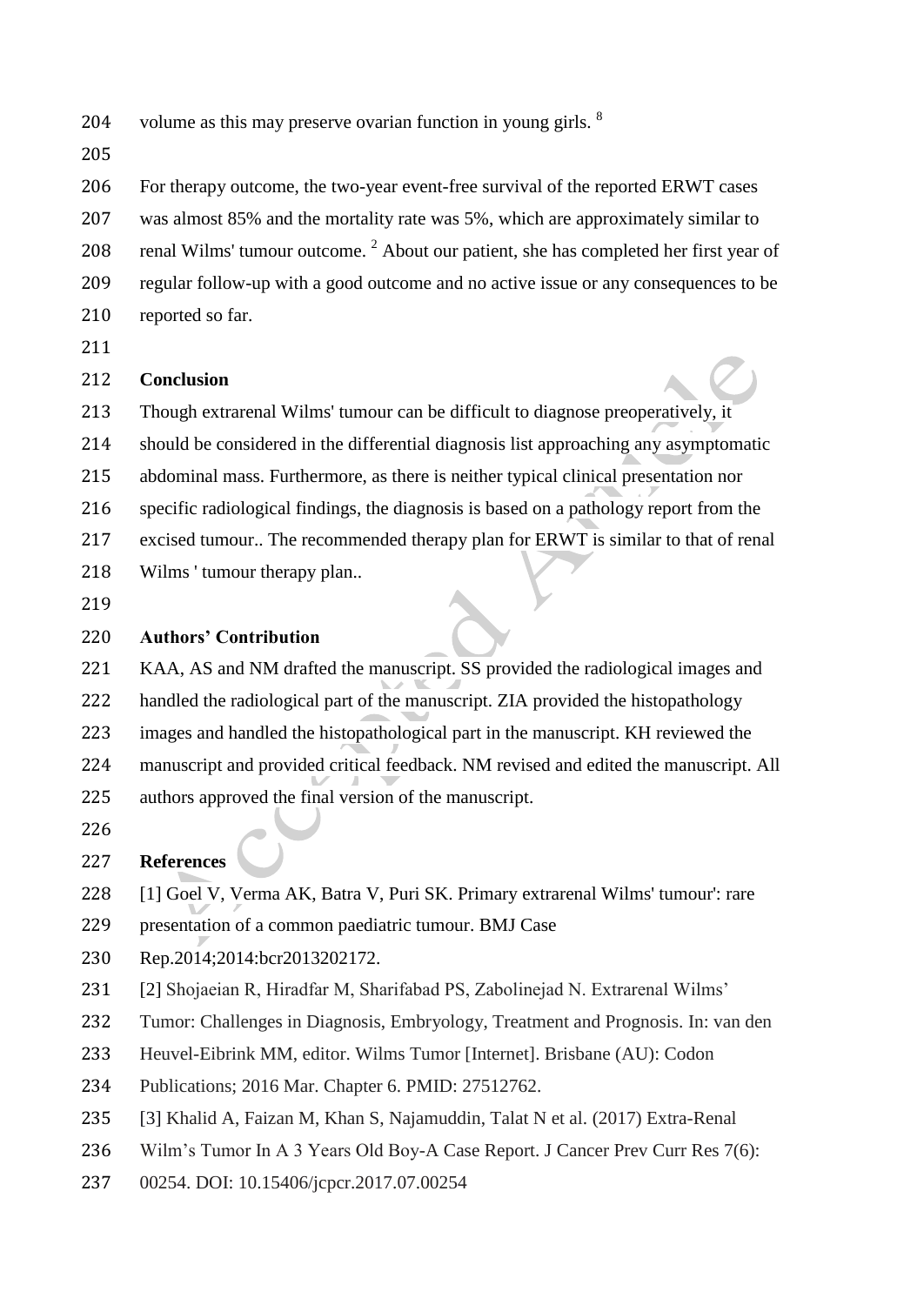- [4] Wabada S, Abubakar AS, Adamu AI, Kabir A, Gana LB. A retroperitoneal extra-
- renal wilms' tumour: A case report. Niger J Clin Pract 2017;20:388-91.
- [5] Apoznański W, Sawicz-Birkowska K, Palczewski M, Szydełko T. Extrarenal
- nephroblastoma. Cent European J Urol. 2015; 68: 153-156.
- [6] Coopes MJ, Wilson P, Weitzman S. Extrarenal Wilms' Tumor: staging, treatment
- and prognosis. J Clin Oncol. 1991; 9: 167-174.
- [7] Turashvili G, Daniel J. Fix, Robert A. Soslow, Kay J. Park. Wilms Tumor of the
- Ovary, International Journal of Gynecological Pathology, 2020.
- (8) Melissa M. Hudson. Reproductive Outcomes for Survivors of Childhood Cancer,
- Obstet Gynecol. 2010 November ; 116(5): 1171–1183.
- 
- 



- 
- **Figure 1:** Axial images of contrast enhanced CT abdomen show large intra-
- abdominal soft tissue mass with heterogenous enhancement and intra-
- lesional enlarged blood vessels (Blue arrow). It surrounds major abdominal vessels.
- There is secondary obstructive bilateral hydronephrosis (Red arrows) with reduced
- renal parenchymal enhancement (Images A and B) denoting long-standing obstruction
- nephropathy. Ascites is also present (Green arrow).